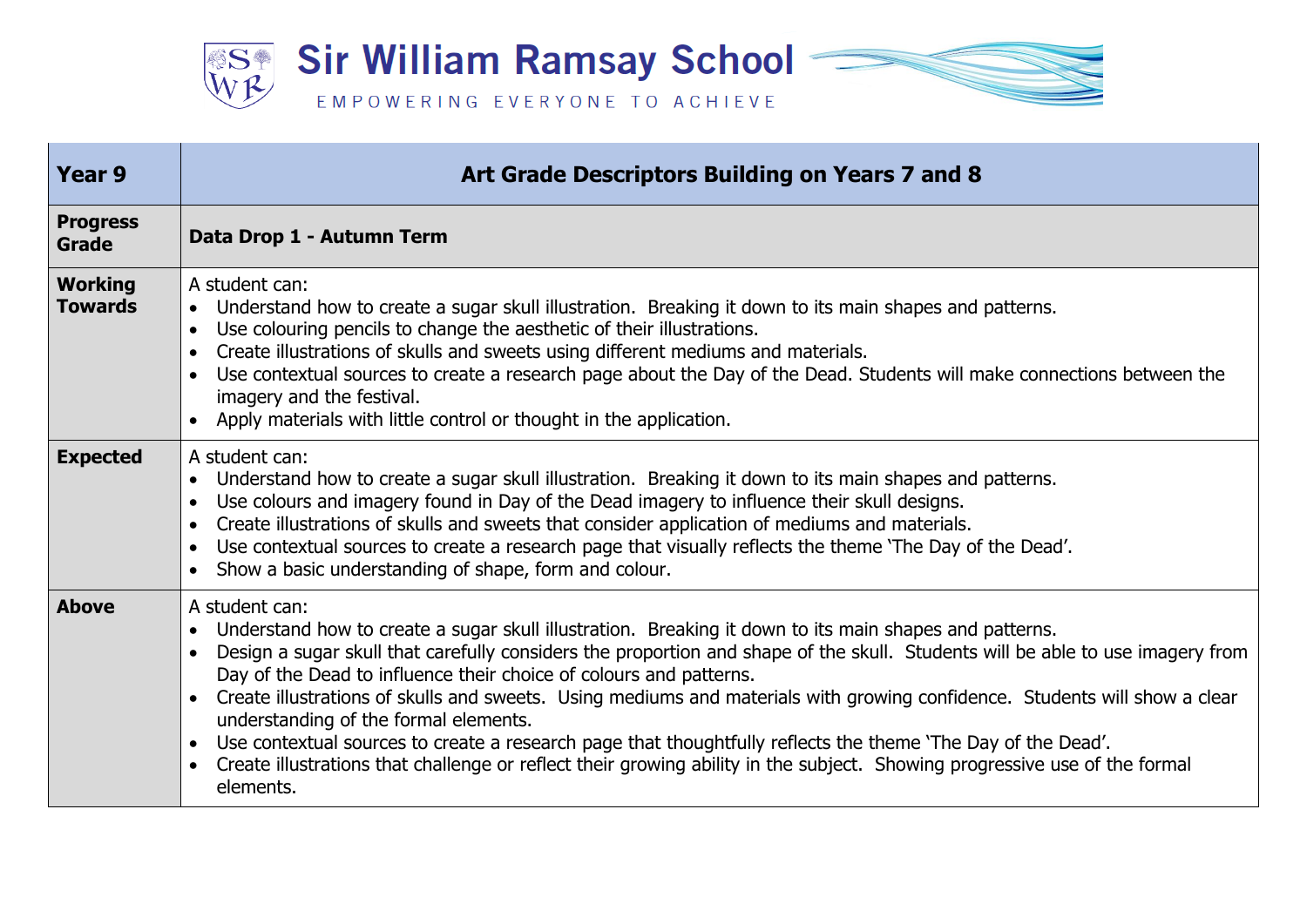



| <b>Exceptional</b> | A student can:<br>Understand how to create a sugar skull illustration. Breaking it down to its main shapes and patterns.<br>Design a sugar skull that skilfully considers the proportion and shape of the skull. Students will confidently use imagery from<br>Day of the Dead to influence their choice of colours and patterns.<br>Create skilful illustrations of skulls and sweets, purposefully using mediums and materials. Carefully considering the<br>composition of their artwork. Students will show a secure understanding of the formal elements.<br>Use contextual sources to create a well-informed research page. Students will make clear connections with the theme "The<br>Day of the Dead," both visually and through confident written communication.<br>Create skilful illustrations that are purposeful and well considered. The work shows a secure understanding of the formal |
|--------------------|---------------------------------------------------------------------------------------------------------------------------------------------------------------------------------------------------------------------------------------------------------------------------------------------------------------------------------------------------------------------------------------------------------------------------------------------------------------------------------------------------------------------------------------------------------------------------------------------------------------------------------------------------------------------------------------------------------------------------------------------------------------------------------------------------------------------------------------------------------------------------------------------------------|
|                    | elements and the subject matter.                                                                                                                                                                                                                                                                                                                                                                                                                                                                                                                                                                                                                                                                                                                                                                                                                                                                        |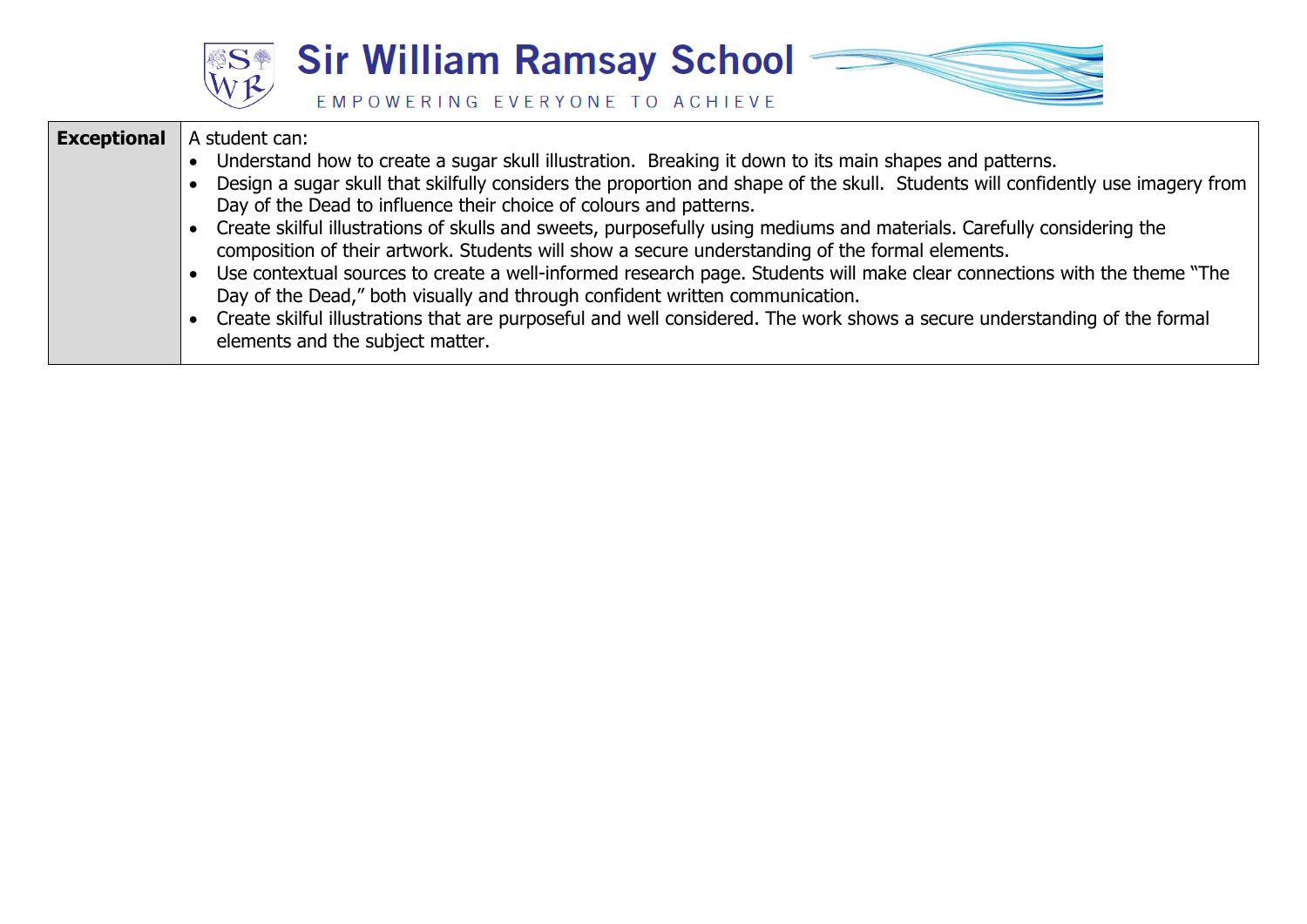

| <b>Year 9</b>                    | Art Grade Descriptors Building on Years 7 and 8                                                                                                                                                                                                                                                                                                                                                                                                                                                                                                                                                                                                                                                                                                            |
|----------------------------------|------------------------------------------------------------------------------------------------------------------------------------------------------------------------------------------------------------------------------------------------------------------------------------------------------------------------------------------------------------------------------------------------------------------------------------------------------------------------------------------------------------------------------------------------------------------------------------------------------------------------------------------------------------------------------------------------------------------------------------------------------------|
| <b>Progress</b><br><b>Grade</b>  | Data Drop 2 - Spring Term                                                                                                                                                                                                                                                                                                                                                                                                                                                                                                                                                                                                                                                                                                                                  |
| <b>Working</b><br><b>Towards</b> | A student can:<br>Understand how to create an illustration that shows the different formal elements used in Pop Art.<br>$\bullet$<br>Use colouring pencils to change the aesthetic of their illustrations.<br>$\bullet$<br>Create illustrations of soup cans and other mass-produced items using different mediums and materials.<br>Use contextual sources to create research pages about the artists that were working during the Pop Art movement.<br>Apply materials with little control or thought in the application.                                                                                                                                                                                                                                |
| <b>Expected</b>                  | A student can:<br>Understand how to create an illustration that demonstrates the different uses of the formal elements in the theme Pop Art.<br>Use colours and imagery found in Pop Art to influence their outcomes.<br>Create illustrations of soup cans and other mass-produced items using considered application of different mediums and<br>materials.<br>Use contextual sources to create a research page that visually reflects the theme 'Pop Art'.<br>Apply materials with basic control or thought in the application.                                                                                                                                                                                                                          |
| <b>Above</b>                     | A student can:<br>Demonstrate how to create an illustration that shows a growing understanding of the formal elements and how they can be<br>used in response to the theme.<br>Use colours and imagery found in Pop Art to create outcomes that are well considered.<br>Create illustrations of soup cans and other mass-produced items, demonstrating a growing confidence in using different<br>mediums and materials.<br>Use contextual sources to create a research page that thoughtfully reflects the theme 'Pop Art'.<br>$\bullet$<br>Apply materials with a growing control and thought in application.<br>Create illustrations that challenge or reflect their growing ability in the subject. Showing progressive use of the formal<br>elements. |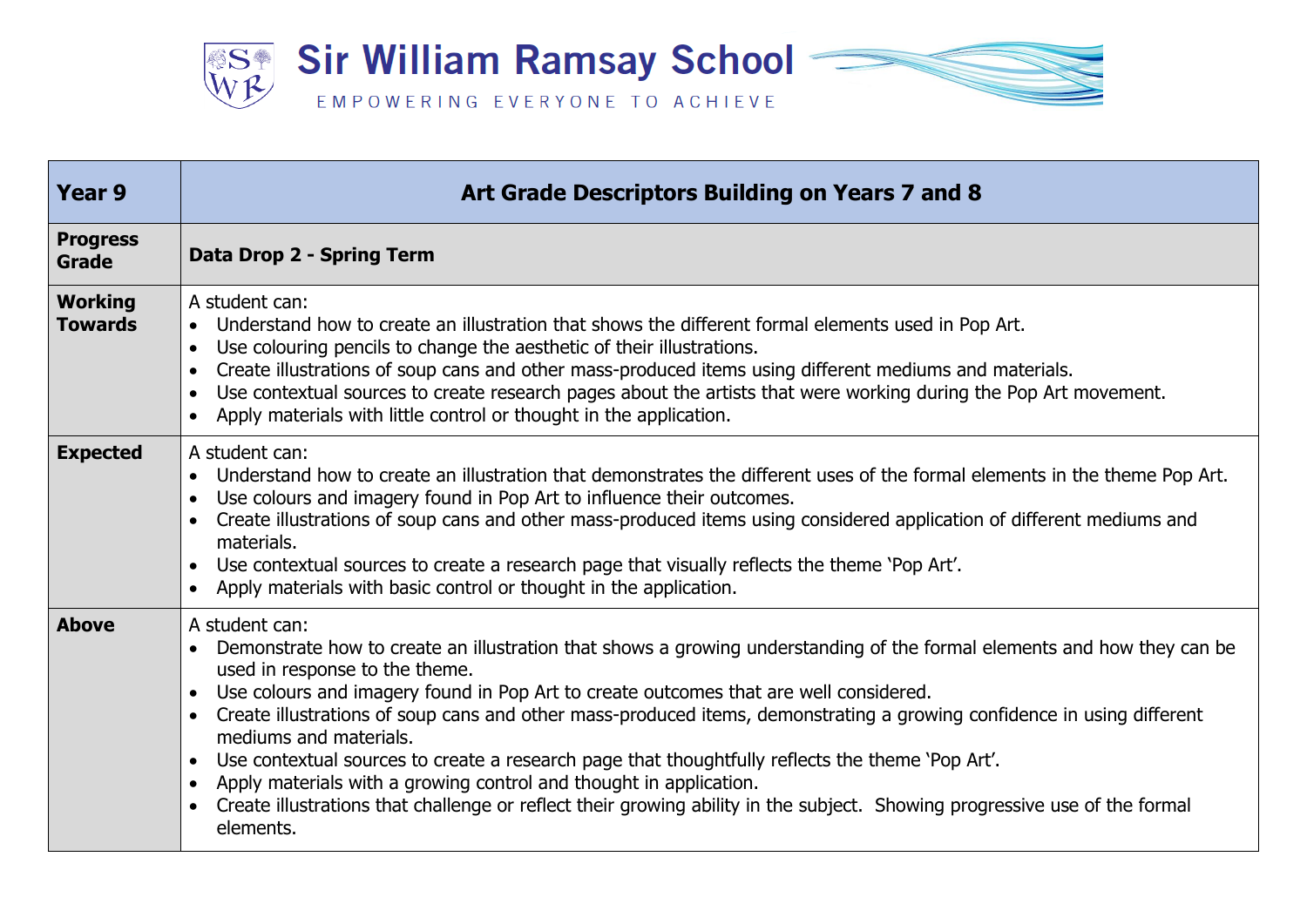

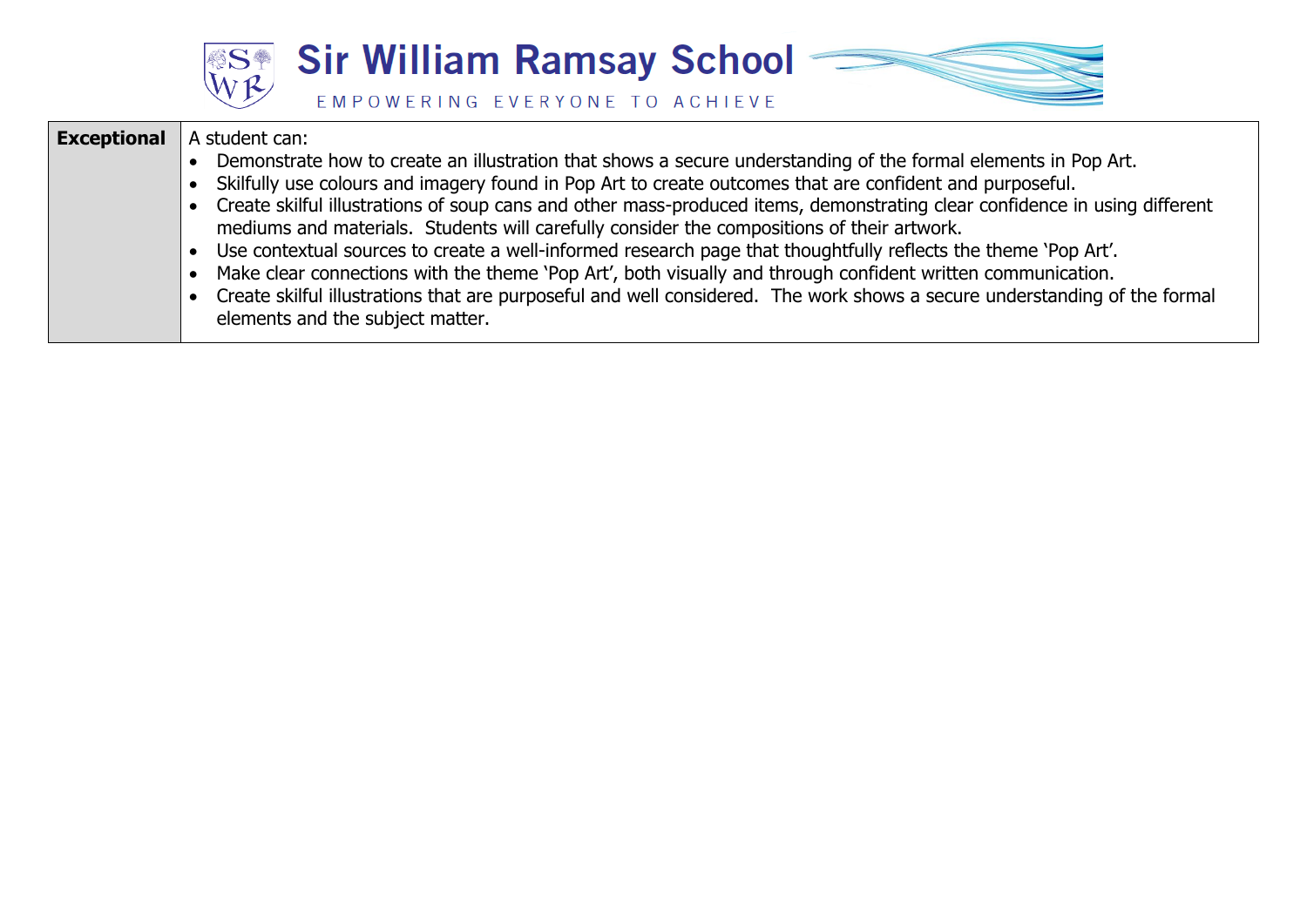

| Year 9                           | Art Grade Descriptors Building on Years 7 and 8                                                                                                                                                                                                                                                                                                                                                                                                                                                                                                                                                                                                                                                                                                                      |
|----------------------------------|----------------------------------------------------------------------------------------------------------------------------------------------------------------------------------------------------------------------------------------------------------------------------------------------------------------------------------------------------------------------------------------------------------------------------------------------------------------------------------------------------------------------------------------------------------------------------------------------------------------------------------------------------------------------------------------------------------------------------------------------------------------------|
| <b>Progress</b><br><b>Grade</b>  | Data Drop 3 - Summer Term                                                                                                                                                                                                                                                                                                                                                                                                                                                                                                                                                                                                                                                                                                                                            |
| <b>Working</b><br><b>Towards</b> | A student can:<br>• Understand how to create a piece of artwork that shows the different formal elements used in Pixel Art.<br>Use a range of mediums to change the aesthetic of their illustrations.<br>Create illustrations of people and digital characters using different mediums and materials.<br>Use contextual sources to create research pages about the artists that use pixelation in their own work.<br>Apply materials with little control or thought in the application.                                                                                                                                                                                                                                                                              |
| <b>Expected</b>                  | A student can:<br>• Understand how to create a piece of artwork that demonstrates the different uses of the formal elements in the theme 'Pixel<br>Art'.<br>Use colours and imagery found in Pixel Art to influence their outcomes.<br>Create illustrations of people and digital characters using considered application of different mediums and materials.<br>Use contextual sources to create research pages that visually reflect the theme 'Pixel Art'.<br>Apply materials with basic control or thought in the application.                                                                                                                                                                                                                                   |
| <b>Above</b>                     | A student can:<br>Demonstrate how to create a piece of artwork that shows a growing understanding of the formal elements and how they can<br>be used in response to the theme.<br>Use colours and imagery found in Pixel Art to create outcomes that are well considered.<br>Create illustrations of people and digital characters, demonstrating a growing confidence in using different mediums and<br>materials.<br>Use contextual sources to create a research page that thoughtfully reflects the theme 'Pixel Art'.<br>$\bullet$<br>Apply materials with a growing control and thought in application.<br>$\bullet$<br>Create illustrations that challenge or reflect their growing ability in the subject. Showing progressive use of the formal<br>elements. |